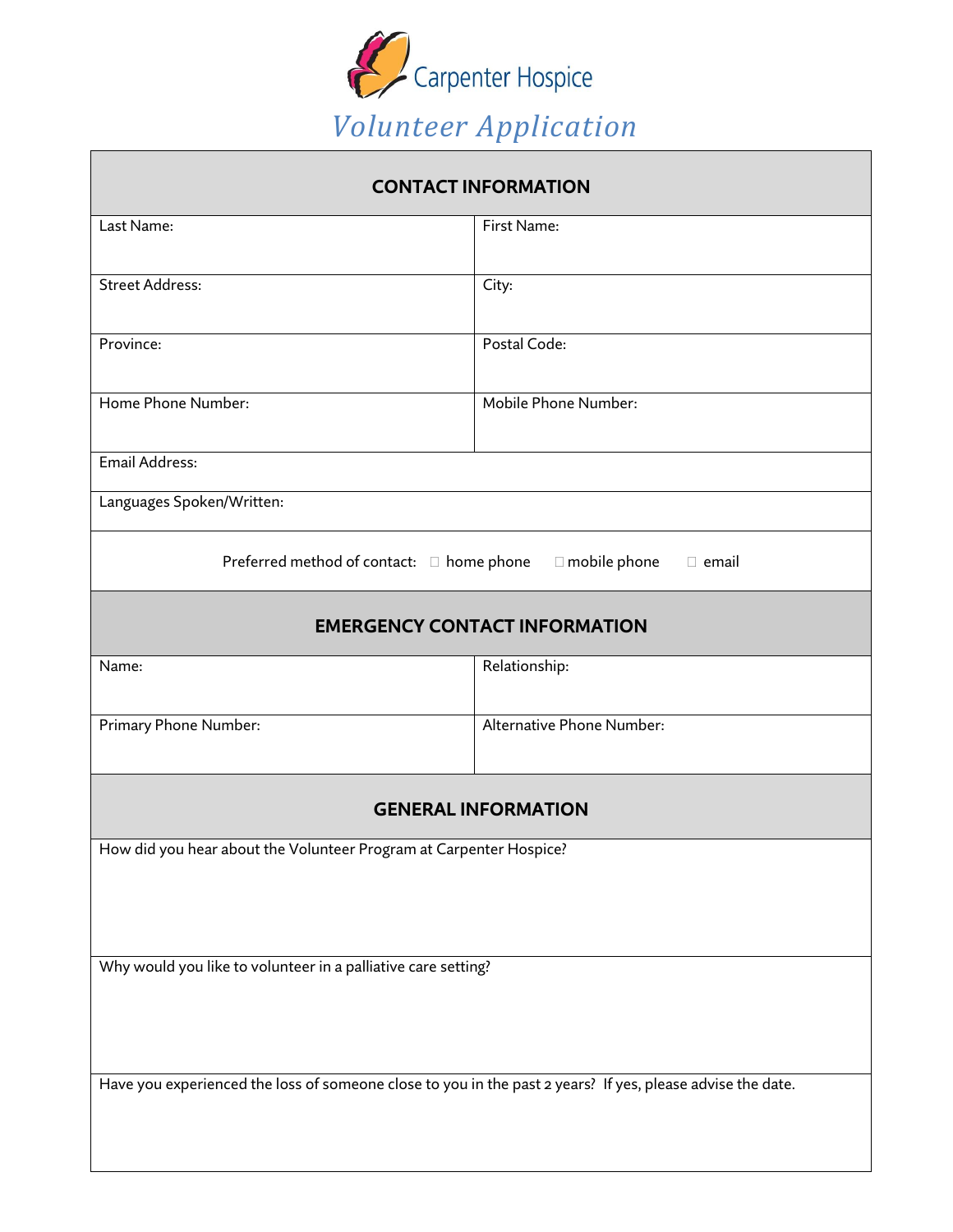## **VOLUNTEER EXPERIENCE**

## **EMPLOYMENT HISTORY**

## **EDUCATIONAL BACKGROUND**

## **VOLUNTEER INTEREST AREAS (Check all that apply):**

- □ Reception/Screening Desk
- Kitchen (*Meal Prep, Grocery Shopping, Menu Planning)*
- Resident Care
- $\Box$  Flower Arranging
- Gardening
- Administrative
- Bereavement Support (*non-counselling role, administrative support to bereavement work*)
- □ Building and Grounds Maintenance
- Wellness Programming
- D Events
- Community Relations
- □ Social Media
- Waste Management
- Complementary Therapy (*Reiki, RMT, Osteopathy)*

Please share briefly why you are interested in the role(s) you indicated and what you hope to gain from your experience: